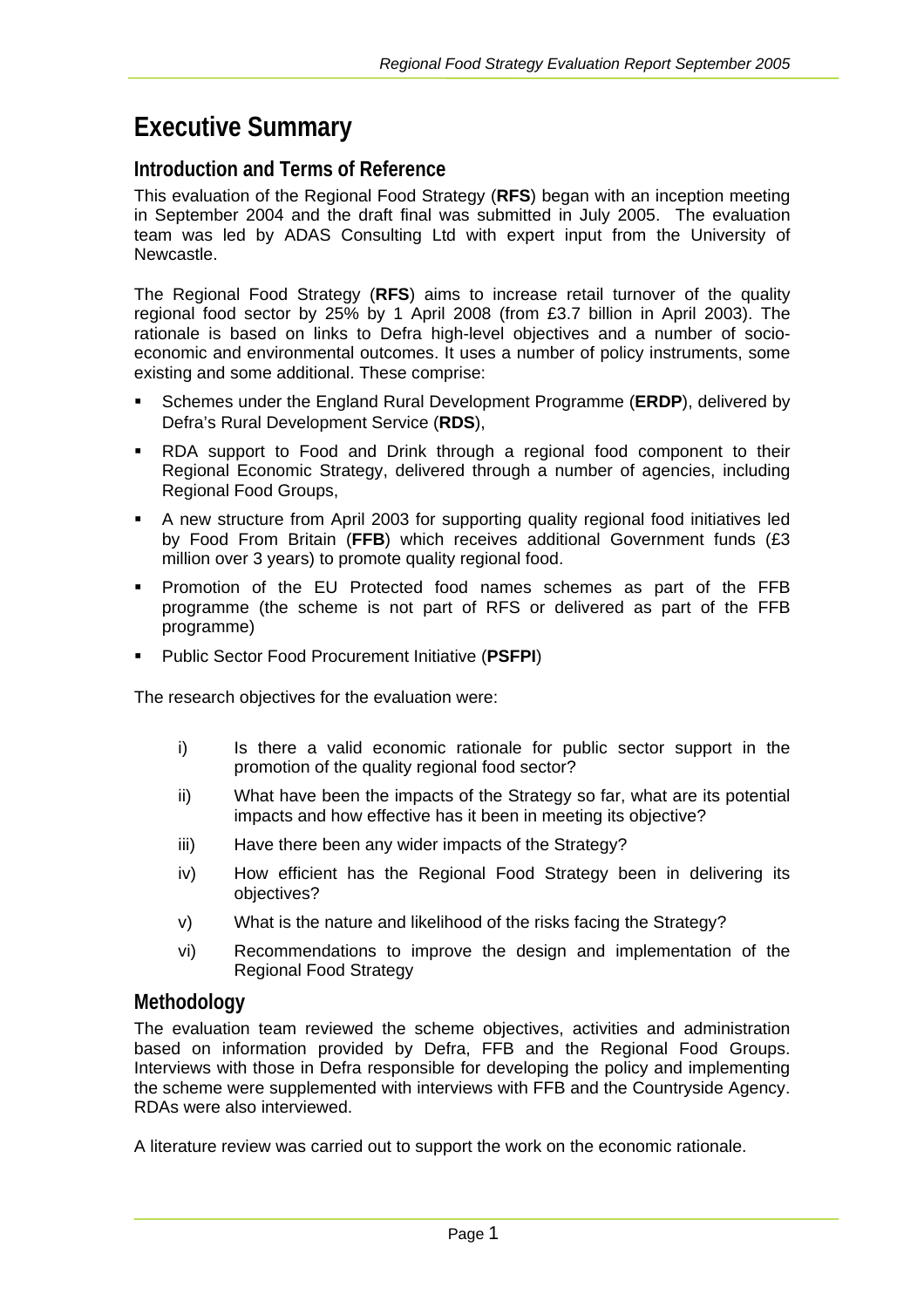Information on the impacts of the scheme was collected through a number of consultation activities:

- i) A short quantitative telephone survey of regional food producers
- ii) A more detailed qualitative telephone survey of regional food producers
- iii) Written submissions from Regional Food Groups and key stakeholders
- iv) A telephone survey of retailers and trade bodies

Case studies were carried out on four scheme beneficiaries and two non-beneficiaries, located across England.

# **Evaluation questions**

**i) Is there a valid economic rationale for public sector support in the promotion of the quality food sector? What is the nature and current extent of any market failure or failures and how well does the Strategy address it/ them?**

Regional food producers in the UK are part of a British tradition of entrepreneurship, with few collective assets as enshrined in PDO/PGI legislation. Government intervention can be justified to correct market failure in *capital and information markets and specific support measures to improve market intelligence and facilitate trade*. This largely derives from regional food producers being small businesses rather than the particular sector to which they belong.

Support offered by the FFB and RDAs programmes is focused on trade development and most beneficiaries feel that it is very effective. Consumer awareness is well regarded and deemed to be important to raising the profile of regional foods and helping develop market demand. To this extent, the programme does address the market failure identified.

# **ii) What have been the impacts of the Strategy so far, what are the potential impacts and how effective has it been in meeting its objective.**

The survey identifies that those firms which have benefited from advice, funding and support have performed better (measured by changes in turnover) than nonbeneficiaries. Although causality is difficult to establish, the strategy has facilitated high levels of sector growth and the 25% growth target should be met by 2008. The key contribution of the strategy is to supply capacity, which might constrain demand or draw in imports if not developed in parallel with demand. Additionality is not a concern as there is a significant role for the strategy in facilitating expansion of supply and linking suppliers to markets. Limited data on outputs indicates that capacity building and job creation are also significant outputs.

The strategy could be more effective through better engagement with the sector, as there was a low level of awareness of RFS. There are also questions over the balance of national and regional activities and the usefulness of some particular initiatives e.g. website. A top-down focus on exports and the EU protected names schemes needs to be responsive to demand.

# **(iii) Have there been any wider impacts of the strategy? Has the strategy addressed the socio-economic and environmental aspects intended? Have there been other, unanticipated impacts of the Strategy?**

The survey highlights that regional food businesses are highly embedded in the local economy. The RFS seems to be addressing its socio-economic objectives as intended.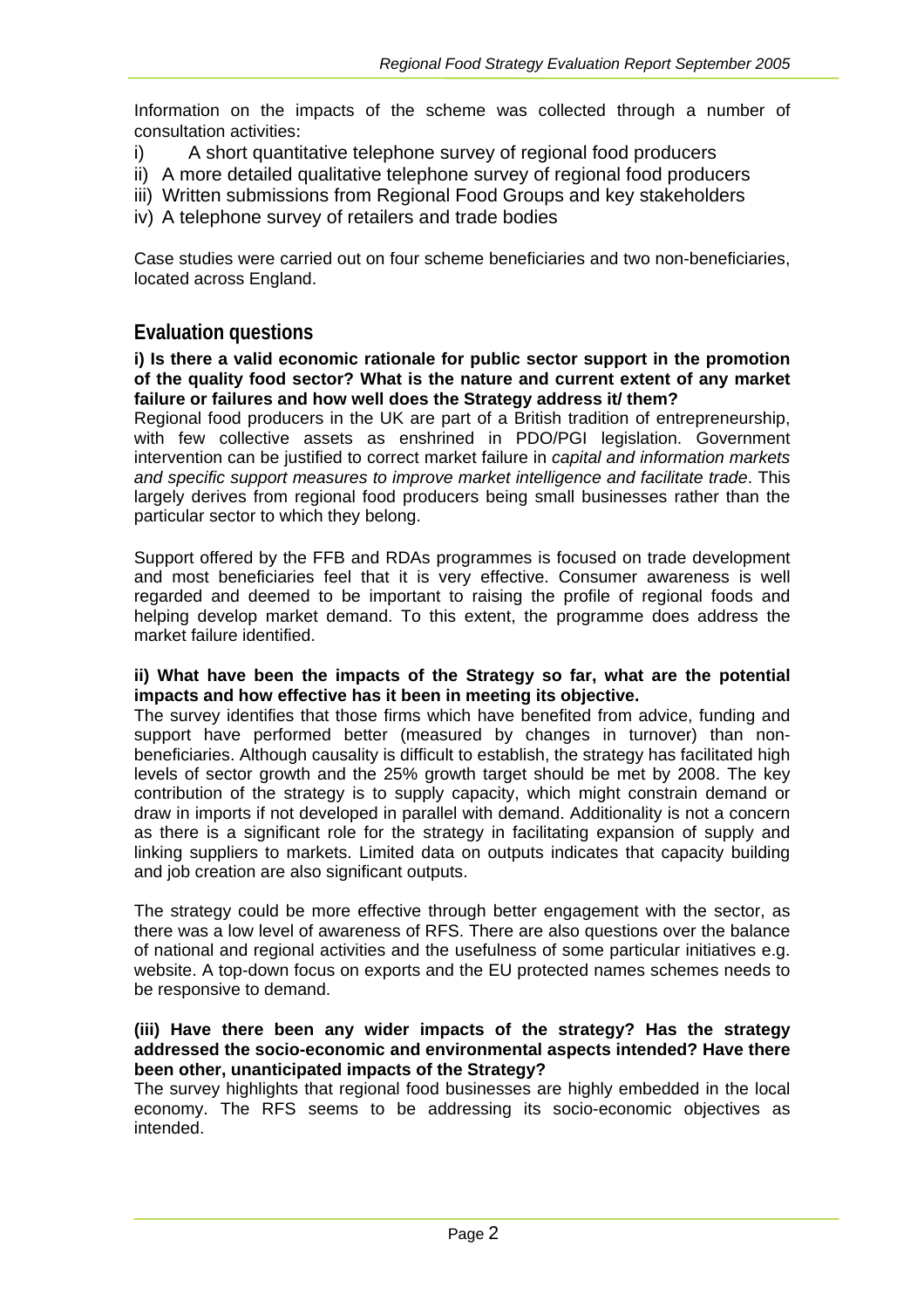In contrast, RFS seems to be ineffective in addressing its environmental objectives because the causality is so weak and these objectives therefore need to be reviewed. A more robust link would be with localness under a sustainability or low carbon policy objective.

This again raises the significance of integrating local food into the strategy.

One unanticipated impact of the strategy is a problem of labour supply to work in small, often rural regional food plants.

#### **(iv) How efficient has the Regional Food Strategy been in delivering its objectives? How cost effective has the strategy been? What indicators might be used to assess its cost-effectiveness?**

It is difficult to measure how efficient has the overall Regional Food Strategy been in delivering its objectives as the strategy comprises a wide set of measures (FFB programmes, RDA programmes and ERDP project-based schemes).

The FFB element of the strategy has been efficient in the sense of achieving a low administrative cost as a proportion of spend at 7% of the total budget. Additionally, the service has received very good levels of satisfaction in the producer survey. In contrast, the uptake of ERDP grants is low and they are not well promoted beyond farming networks and are highly bureaucratic. RDA programmes under the RFS vary considerably across the regions and lack of consistent output data has limited ability to measure efficiency.

In terms of cost-effectiveness, monitoring data captured by FFB, Defra RDS and the RDAs is not consistent, so any assessment is qualitative. The evidence from the producer survey and case studies is that most regional food producers are enjoying good growth and that this is in part due to the various elements of support they have received through the combined programmes of the RFS.

Appropriate indicators for the RFS include the overall growth of the sector, as a measure of aggregate impact. The other useful indicator is the uptake of programmes along with direct feedback from beneficiary businesses in terms of sales orders and jobs. The structure of the sector could also be a measure of effectiveness as it is important that new businesses are starting up as well as growth of existing firms.

# **v) What is the nature and likelihood of the risks facing the Strategy? What are the risks inherent in the Strategy and in the approach adopted to its implementation?**

A number of risks are apparent:

- *a) Growth*
- Reluctance of owner-managers in terms of dealing with multiple retailers.
- Rapid growth that transforms a niche product into a mainstream one could undermine its appeal to consumers.

# *b) Lack of integration between agencies and initiatives*

 Large number of different groups/networks suggests duplication of support effort and risks confusing consumers.

# *c) Loss of impact due to definition of regional food*

The distinction between local and regional is not recognised by the industry or